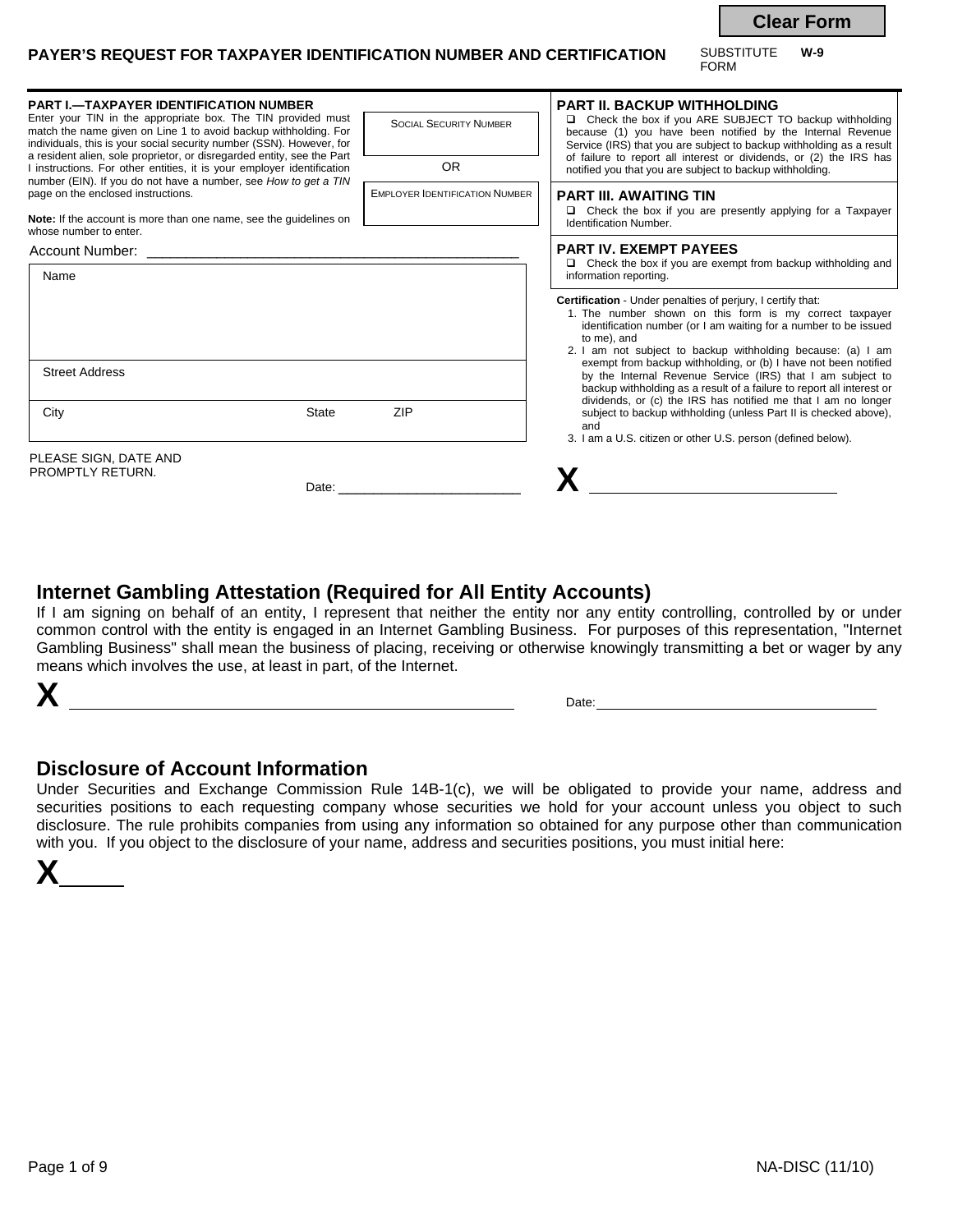*A Division of RBC Capital Markets, LLC, Member NYSE//FINRA/SIPC* 

## **CUSTOMER'S AGREEMENT**

As used in sections 1 to 17 below, the term "you" refers to RBC Correspondent Services, a division of RBC Capital Markets, LLC, and the term "the undersigned" refers to the account owner. In consideration of your acting as clearing broker for the undersigned, it is agreed in respect to all accounts, options or securities, and whether upon margin or cash as follows:

1. Verification Record ing: The undersigned acknowledges that all information supplie d by the undersigned will be subject to ve rification. The undersi gned understands that you may tape rec ord telephone conversations with customers in order to verify data concerning securities transactions and hereby consents to such recording.

2. Disclosure of Finan cial Information: The undersigned understands in connection with this agreement an investigation may be made wher eby information is obtained re lative to the undersigne d's character, general reputation, and credit wo rthiness, and that the undersigned has the right to make a written request within a reasonable period of time for a co mplete and accura te disclosure of additional information concerning the nature and scope of this investigation.

3. Representations as to Capaci ty to enter into Agreement: The undersigned, if an indiv idual, represents that the undersigned is o f full legal age, and unless otherwise specifically disclosed in wri ting herewith, represents that the undersigned is not an employee of any ex change, or of any corp oration of which any exchange owns a majority of the capital sto ck, or a me mber of any exchange or of a member firm or member corporation registered on any ex change, or of a bank, trust company, insurance company or of any corporation, firm or i ndividual engaged in the business of dealin g, either as broker or a principal, in securities, bills of exchange, acceptances or other forms of co mmercial paper. The undersigned further represents that no o ne except the unders igned has an interest in the account or ac counts of the undersigned with you and the undersigned will notify you in writing of any change.

4. Applicable Regulations: All transactions under this agreement shall be subject to the rules, regulations, customs and usages of the exchange or market (and its clearinghouse, if any) where executed and to all applicable Federal & State laws & regulations as currently existing and which, if modified shall supersede inconsistent provisions in the agreement. You and your cor respondents are hereby constituted agents of the undersigned for the purposes of consummating all such transactions, in the state of residence or elsewhere, using your discretion as to marketplace, and you are authorized for the account of the undersigned to expend such monies, and whenever necessary, to borrow and deliver such monies and/or property as may be required in respect to such transactions.

5. Execution of Orders: All orders given by the undersigned for the purchase or sale of securities or other property, which may be traded on more than one exchange or market, may be executed on any exchange or market selected by you. It is understood that you routinely execute orders for the pur chase or sale of equity securities wit h other broker/dealers even though said se curities may be listed on an exchange. It is further understood th at in connection with such executions you receive a remuner ation directly from such other broker/dealers w hich remuneration is in addition to the commissions charged by you to the undersigned.

6. Lien: All securities and other property whatsoev er which you may at any time be carr ying for the undersigned (either individually o r jointly with others) or which may at any time be in your po ssession for any purpose, including safekeeping, shall by subject to a general I ien for the discharge of all obligations of the undersigned to you. You shall have the right to transfer money or securities from any of my accounts to another when in your judgment such transfer may be necessary.

7. Liquidation: Whenever you deem it necessary for your pr otection, you are authorized, in your sole discretion, to close out the account in whole or in part and in connection therewith you may s ell, assign and deliver all or part of the securities, option contracts, or other property, pledged hereunder, upon any exchange or market or at any public or private sale at your option, and make any necessary purch ase to cover short sales or open option contract position s, all withou t demand for margin, advertise ment, or notice of pur chase or sale to t he undersigned, or to his personal represent atives (which are hereb y expressly waived), and no spe cific demand or notice shall invalidate this waiver. After deducting a Il costs and expe nses of the purchase and/or sale and deliveries, including commissio ns and rea sonable legal fees you shall apply the residue of the proceeds to the payment of any and all liabil ities of the undersigned to you, and the undersigne d shall remain liable for an y deficiency. Upon any such sale, other than private sale, you may purchase the whole or part thereof free from any right of redemption. In the event of the death of the undersigned, the authorizations given by this paragraph shall continue to be effective and shall be effective upon the personal representatives of the undersigned.

8. Maintenance Margin Requirements: The undersigned is aware that you may impose margin requirements more stringent than those required by law or regulatory bodies. The undersigned further acknowledges that such house requirements may be chang ed or modified by you from time to time without prior notice to the undersigned. The undersigned hereby agrees to comply with said house requirements in addition to all legal and regula tory requirements governing undersigned's account. The undersigned further agrees that any waiver by you or failure to promptly en force, as to the undersigned's account or th at of others, such house requirements shall not stop or otherwise prevent you from subsequently enforcing said requirements with regard to the undersigned's account.

9. Interest Charges : Interest on debit bala nces shall be cha rged in accordance with your interest comput ation schedule under Rule 10b-16 of the Se curities Exchange Act of 1934. You may charge the undersigned's account with such usual and customary charges as you make to cover your services and facilities, including those for any check received b y you for the account of the undersigned which check is returned by the drawer's financial institution for insufficient funds. It is understood that such in terest charges may exceed the permissible rate under the usury laws of the state in which the undersi gned resides. The undersigned expressly waives any rig hts which the undersi gned mi ght otherwise have under such statute and speci fically agrees that the permissible rate of interest which may be charged to margin customers under the laws of the State of Minnesota shall gove rn. It is understood a nd acknowledged tha t the interest charge made to the undersig ned's account at the close of one charge period will be compounded, that is, added to the opening balance for the next charge period unless paid, thereby becoming part of the principal amount and bearing like interest.

10. Payment of Indebtedness Upon Demand: The undersigned undertakes upon demand, to discharge the undersigned's obligations to you, or, in the event of a closing of any account of undersigned in whole or in part by you or the undersigned, to pay the deficiency, if any, and the undersigned agrees to reimburse you for any costs or expenses incurred in collecting such amounts, including reasonable attorney's fees. 11. Presumption of R eceipt of Communications: Communications may be sent to the undersigned at the add ress indicated in your records from time to time, and all communications so sent, whe ther by mail,

telegraph, messenger or otherwise shall be deemed given to the undersigned personally, whether actually received or not. Reports of the execution of or ders and statements for the a ccounts of the undersigned shall be conclusive if not objected to in writing at once.

12. Extraordinary Events: You shall not be liable for loss caused directly or indirectly by government restrictions, e xchange or market rulings, suspen sion of trading, war, strikes, or other conditions beyond your control.

13**. ARBITRATION: This agreement contains a predispute arbitration clause. By signing an arbitration agreement the parties agree as follows:**

• **All parties to this agreement are giving up the right to sue each other in court, including the right to a trial by jury, except as provided by the rules of the arbitration forum in which a claim is filed.** 

• **Arbitration awards are generally final and binding; a party's ability to have a court reverse or modify an arbitration award is very limited.** 

- **The ability of the parties to obtain documents, witness statements and other discovery is generally more limited in arbitration than in court proceedings.**
- **The arbitrators do not have to explain the reason(s) for their award.**
- **The panel of arbitrators will typically include a minority of arbitrators who were or are affiliated with the securities industry.**
- The rules of some arbitration forums may impose time limits for bringing a claim in arbitration in some cases, a claim that is ineligible for arbitration may be brought in court.

• **The rules of the arbitration forum in which the claim is filed, and any amendments thereto, shall be incorporated into this agreement.**

The undersigned agrees that all controversies which may arise between the undersigned and (a) your brokerage firm or any of its officers, employees or agents and (b) RBC Correspondent Services or any of its officers, employees or agents, concerning any transaction of the construction, performance or breach of this or any other agreement between us, shall be determined by **arbitration in accordance with the rules, then in effect, of the Financial Industry Regulatory Authority.** 

**No person shall bring a putative or certified class action to arbitration, nor seek to enforce any predispute arbitration against any person who has initiated in court a putative class action until: (1)**  the class certification is denied; or (2) the class is decertified; or (3) the client is excluded from the class by court. Such forbearance to enforce an agreement to arbitrate shall not constitute a **waiver of any rights under this agreement except to the extent stated herein.** 

14. Governing Law; Obligations continuous: This agreement shall be governed by the laws of the State of Mi nnesota, exclusive of that state's choice-of-law provisions. The provisions of this Agree ment shall be continuous and cover individually and collectively all accounts which the undersigned may open or reopen with you and shall inure to the benefit of yourselves, your successors and assigns and shall be binding upon the undersigned and/or the estate, executors, administrators and assigns of the undersigned.

15. Joint and Several Liability: If the undersigned consists of more than one individual, each such individual grants the authority to all other such individuals to take action, individually, with respect to the account and each such individual shall be jointly and severally liable for any such action.

16. Modifications and Amendments to Agreement: Except as herein otherwise provided, no provision of this Agreement may be amended, modified or waived unless in writing, signed by a duly authorized officer of your corporation.

17. Headings: The heading of each provision hereof is for descriptive purposes only and shall not be deemed to modify or qualify any of the rights or obligations set forth in each such provision.

18. Important information about procedures for opening a new account. To help the government fight the funding of terrorism and money laundering activities , Federal law requires financial institutions to obtain, verify and record information that identifies each person who opens an account. What this means to you: When you open an account, we may ask for your name, address, date of birth and driver's license or other identifying documents that will allow us to verify your identity.

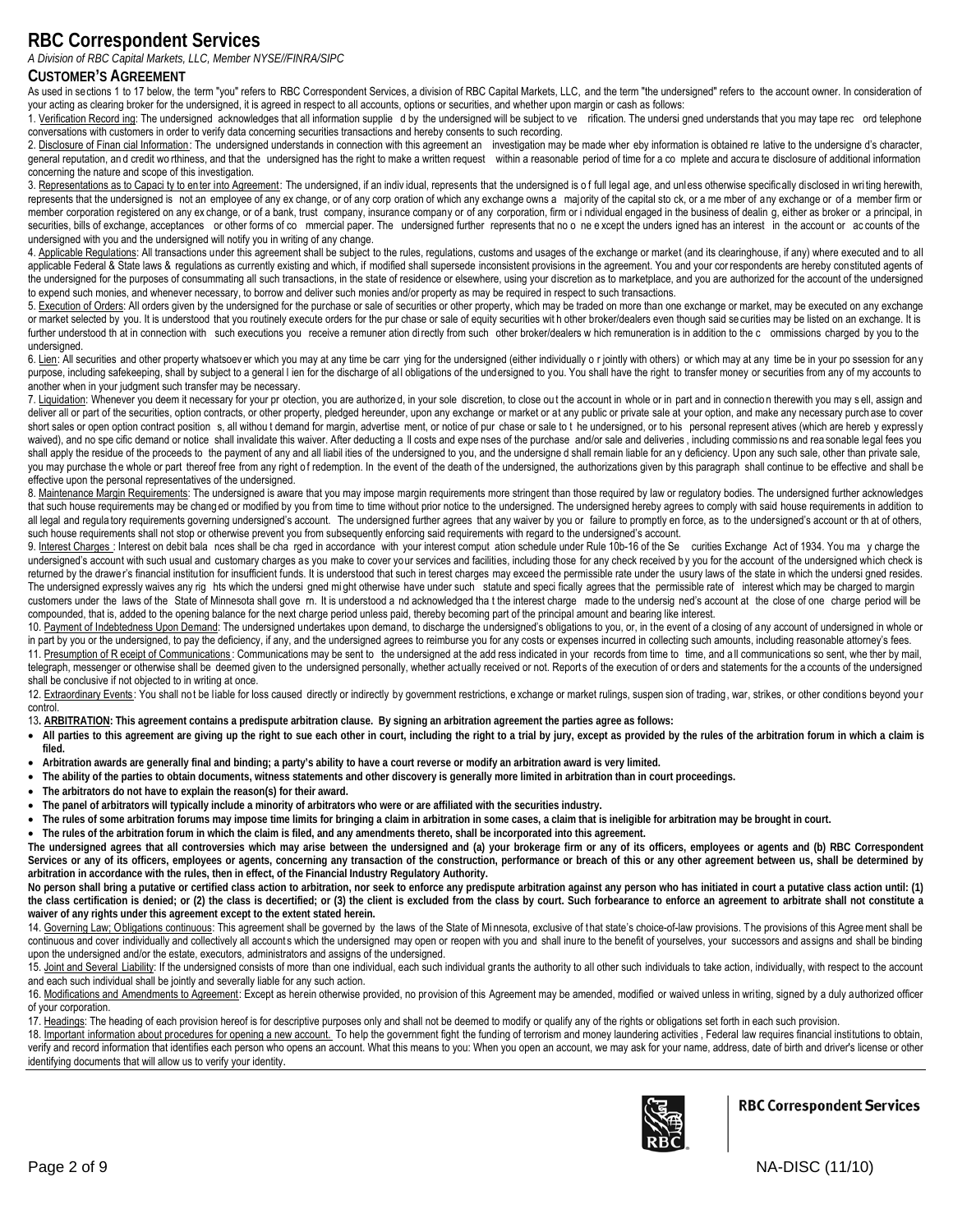*A Division of RBC Capital Markets, LLC, Member NYSE//FINRA/SIPC* 

## **PAYMENT FOR ORDER FLOW AND ROUTING OF CUSTOMER ORDER DISCLOSURE STATEMENT**

### **POLICY REGARDING RECEIPT OF PAYMENT FOR ORDER FLOW**

RBC Correspondent Services, a division of RBC Capit al Markets, LLC ("RBC CS"), upon the request or instruction of your brokerage firm, may execute transactions for your accoun t. If specific instructions are not given by your brokerage firm on where to route an order, RBC CS may, depending on the security involved and/or the size of the order, execute the order itself, execute the order itself, execute the ord through another broker-dealer that is a market maker in that security or execute the order through a primary or regional securities exchange. RBC CS assesses the quality of the markets to which it routes order flow. Our primary objective is to obtain the best execution of transactions, regardless of any compensation factor.

RBC CS has established order routing arrangements with certain exchanges, broker-dealers and/or other market centers (collectively, "market centers") in equity securities and options. These arrangements have been entered into with a view toward the perceived execution quality provided by these market centers, evaluated on the basis of price improvement performance, liquidity enhancement and speed of execution. RBC CS regularly assesses the execution performance of the market centers to which it routes order flow, as well as competing market centers.

All client orders that are subject to these order routing arrangements are sent to market centers that are subject to the principles of best execution. Each of these market centers provides the opportunity for execution of these orders at prices better than the national best bid or offer ("NBBO") when the spread between the best bid and best offer price is greater than the minimum variation. Several of these market participants offer RBC CS automated routing and execution services that provide advantages to smaller client orders in terms of speed and certainty of execution.

RBC CS receives payment in the form of cash, rebates and/or credits against fees in return for routing client orders in equity and option securities pursuant to these order routing arrangements. Any remuneration that RBC CS receives for directing orders to any market center reduces the firm's execution costs and will not accrue to your account. For both equities and options, RBC CS may benefit from its order routing arrangements by receiving favorable adjustments of trade errors from the market centers to which it routes orders. Cash payments received on order flow may be shared with your brokerage firm.

In addition to RBC CS, RBC Capital Markets, LLC operates an RBC Capital Markets division ("RBC Capital Markets") which acts as a market maker in certain equity securities. Although no formal agreements exist, RBC Capital Markets may receive a disproportionately large number of orders from those market centers to which RBC CS routes client orders. These orders permit RBC Capital Markets to make markets that are more broad and deep that it would otherwise be able to make solely as a result of orders from its own clients.

RBC CS executes orders via other market participants with which the firm has established order routing arrangements described above or under certain circumstances it may execute the order itself (via RBC Capital Markets). Information with respect to RBC CS's handling of customer orders is available by visiting http://www.tagaudit.com/do/display?page=Rule606::Report::Public and selecting "RBC Correspondent Services, a division of RBC Capital Markets, LLC" along with the appropriate time frame in the Select Period drop down menu. Should you desire a written copy of this information, contact your Financial Advisor.

You have the right to request information with respect to any order in an equity security or option that was placed on your behalf with RBC CS during the six months preceding your request. Specifically, RBC CS will disclose where your order was routed for execution, the time(s) of any execution(s) resulting from your order, and whether it was directed or non-directed.

Your brokerage firm may choose to execute trades away from RBC CS. It is your brokerage firm's responsibility to disclose any cash payment it receives for order flow it directs to anyone other than RBC CS. It is also your brokerage firm's responsibility to assess the quality of the market for trades executed away from RBC CS.

## **RBC Correspondent Services**

*A Division of RBC Capital Markets, LLC, Member NYSE/FINRA/SIPC* 

## **BUSINESS CONTINUITY STATEMENT**

RBC Capital Markets, LLC (the "Firm") is committed to protecting our employees, clients and their assets at all times, including in times of emergency. As part of this commitment, and in compliance with the internal Enterprise Business Continuity Management policy and industry regulations (FINRA, NFA, et al), the Firm maintains a business continuity plan (the "Plan").

The Plan provides for sustainable operating environments during any crisis/incident or major business interruption that adversely impacts the Firm's ability to conduct business. The Plan addresses various scenarios including but not limited to a departmental disruption, building, city-wide or regional disruption, or a pandemic incident.

The planning process begins with a review of financial and operational risk, communications, continuity plan documentation and exercises. The Firm employs multiple work area recovery strategies to provide continuous support. These strategies include but are not limited to: work displacement, work load shifting, alternate physical facilities, remote access, etc.

The Firm has implemented steps to allow clients prompt access to their funds and securities in the event of a significant business disruption. The recovery time objectives for the Firm's essential business processes are determined through an annual Business Impact Analysis. These recovery objectives may be negatively affected by the unavailability of external resources and circumstances beyond the Firm's control.

The Plan is maintained in multiple locations and updated annually or whenever there is a material change to the business.

The Firm continuously tests throughout the year to improve the Plan and provide the best possible recovery solution to the Firm and its clients. Because the Firm's plan contains details of a confidential and proprietary nature it is not distributed to the public. The Plan is subject to modifications and any material changes to the statement above will be promptly posted on the Firm's websites as required by applicable law. Hard copies of this disclosure document can be obtained upon contacting your Financial Advisor.

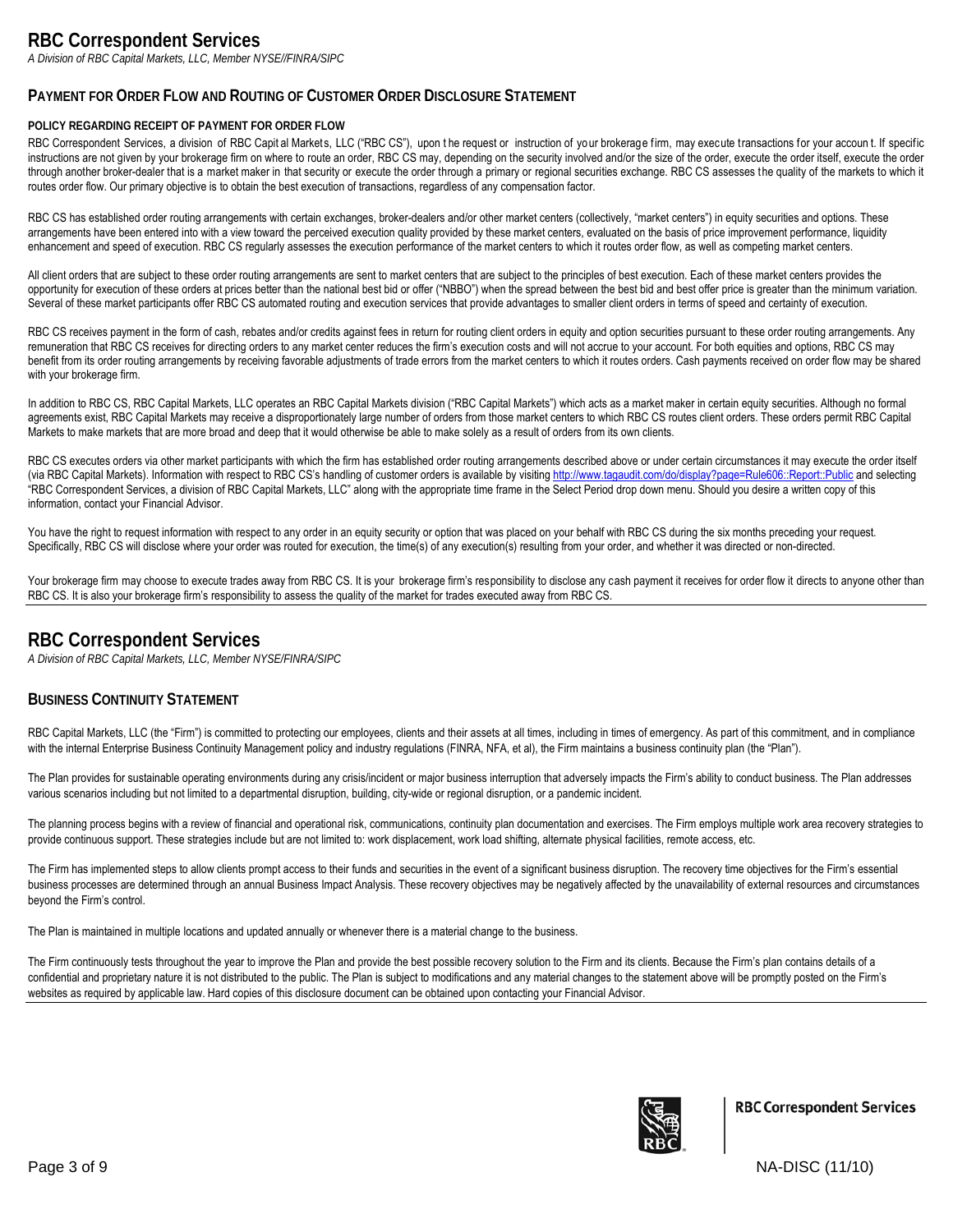*A Division of RBC Capital Markets, LLC, Member NYSE/FINRA/SIPC* 

## **Dear Clearing Customer:**

This is to inform you that your brokerage firm has entered into an agreement with RBC Correspondent Services, a division of RBC Capital Markets, LLC (the "Clearing Firm"), for certain transaction processing, clearing, custodial and financing functions with respect to your securities account. This agreement allocates certain responsibilities and the performance of various functions with respect to your account between your brokerage firm and the Clearing Firm. In general, all activities related to the recommendation of securities transactions, the entering of orders, and the supervision of your account, including determining the suitability of transactions in your account, are performed by your brokerage firm. The Clearing Firm does not have any supervisory authority or responsibility, under the agreement or otherwise, with respect to the activities of your brokerage firm.

Moreover, unless the Clearing Firm receives from you prior written notice to the contrary, it may accept from your brokerage firm as your agent, without any inquiry or investigation: (a) all orders for the purchase or sale of securities and other property in your account on margin or otherwise, and (b) any other instructions concerning your account or the property therein, including the transfer of funds to you or third parties. The following is a more detailed description of the responsibilities and functions allocated under the agreement.

#### **Responsibilities of Your Brokerage Firm**

Your brokerage firm is exclusively responsible for:

1. Opening, approving and monitoring your account, including obtaining, verifying and retaining (a) information necessary to establish your account, (b) information relevant to the assessment of the suitability of transactions recommended to you (including your investment objectives and financial needs and resources), and (c) all other information and documentation with respect to your account that may be required by any applicable law, rule or regulation.

2. Any and all securities transactions in your account, including (a) having reasonable grounds for believing that any recommended transaction is suitable on the basis of facts, if any, disclosed by you as to your invest ment objectives, other security holdings and financial situation, and (b) that any transactions entered for your account are made in compliance with all applicable laws, rules and regulations.

3. Any investment advice given to you by your Financial Advisor (broker) or any employees of your brokerage firm.

4. Accepting, recording and executing transactions for your account or transmitting orders or instructions from you to the Clearing Firm for the execution of transactions for your account.

5. Obtaining and providing to the Clearing Firm all data necessary for the proper performance of any functions allocated to the Clearing Firm with respect to your account.

6. Investigating and responding to any inquiries or complaints you may have concerning your account and promptly providing written notice to the Clearing Firm of any complaint made with respect to the services provided by or functions allocated to the Clearing Firm.

7. Ensuring that its employees comply with all applicable laws, rules and regulations, including, without limitation, the furnishing of any required prospectus or other disclosure statements.

8. Establishing the commissions charged to you for all transactions executed for your account and making details of such charges available to you upon your request.

9. Complying with all applicable laws, rules, regulations and restrictions regarding receipt of securities or funds.

#### **Responsibilities of the Clearing Firm**

The Clearing Firm is responsible for:

1. Establishing and carrying an acc ount for you based o n information provided by your brokerage firm. Please note you may be re sponsible for certain fees and/or service charges r elated to the account carried by the Clearing Firm. Your Brokerage Firm can answer questions concerning these fees.

2. Settling and clearing securities transactions in your account in accordance with your brokerage firm's instructions. Unless the Clearing Firm receives from you prior written notice to the contrary, the Clearing Firm relies on in structions and or ders received from your brok erage firm, as your a gent, as being aut horized by and suitable for you, and ma ke n o indepen dent inquir y as to yo ur authorization or the suitability of any transaction in your account.

3. Executing securities transactions for your account if requested by and in a ccordance with instructions received f rom your brokerage firm. The Clearing Firm will not execute any order received directly from you. If your brokerage firm gives spe cific instructions with respect to the routing of your order s, the Clearing Firm will follow those instructions. If your brokerage firm does not give specific instructions with respect to the routing of your orders, the Clearing Firm may execute the order itself, execute the order with another brokerage firm that is a market maker, or execute the order through a primary or regional securities exchange.

4. Preparing and transmitting, or supplying your brokerage firm with the information necessary to prepare and transmit, confirmations of securities transactions for your account. Please note that an annual fee will be assessed with respect to any inactive account. (Your brokerage firm can provide you with a definition of an inactive account).

5. Preparing monthly or periodic statements of your account and transmitting such statements to you at the address provided by your brokerage firm.

6. Preparing and maintaining such books and records as are required for a broker-dealer performing the functions of a clearing broker pursuant to the agreement between your brokerage firm and the Clearing Firm and pursuant to all applicable laws, rules and regulations.

7. Receiving, delive ring, holding and disbur sing funds and securities for your acc ount, including pa ying or collect ing any int erest or dividends and pro cessing any exc hange or tender offers, redemptions, conversions and the exercise of any options or rights with respect to securities, in each case in accordance with instructions received from your brokerage firm.

8. Extending credit to you for the purchase or sale of securities in your account in accordance with the margin agreement between you and the Clearing Firm and in accordance with all applicable laws, rules and regulations.

9. Safeguarding funds and securities in your account while such funds and securities are in the possession of the Clearing Firm.

10. Processing any instructions received regarding transfer of your account to another brokerage firm. Please note that service fees may apply for such account transfer services.

Please note that you are direct ly responsible to the Clearing Firm, as carrying broker of your account, for the payment of all securities purchased in and t he delivery of all securities sold f or your account by or upon order of your brokerage firm.

We are pleased to provide these services to your brokerage firm with respect to your account. Please direct any questions you may have to your Financial Advisor about the functions allocated between your brokerage firm and the Clearing Firm. If, however, you have questions concerning those areas for which the Clearing Firm is responsible which your Financial Advisor cannot answer, please feel free to contact us as follows:

Correspondent Relations @ 612-607-8903

Sincerely,

**RBC Correspondent Services**  A Division of RBC Capital Markets, LLC, Member NYSE/FINRA/SIPC

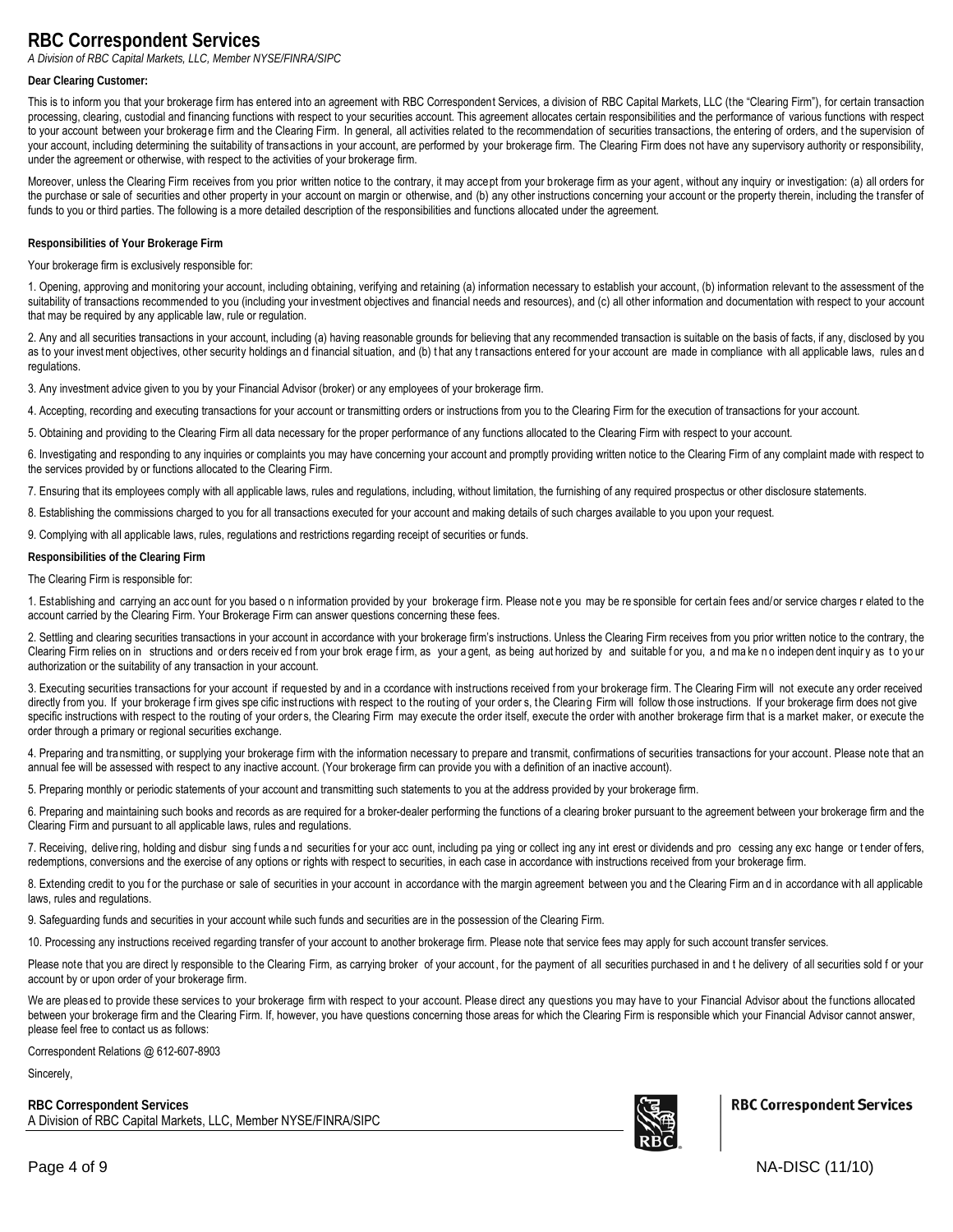*A Division of RBC Capital Markets, LLC, Member NYSE/FINRA/SIPC* 

## **CLIENT PRIVACY AT RBC CORRESPONDENT SERVICES**

RBC Capital Markets, LLC, through its RBC Correspondent Services division, provides trade clearance and settlement services to a number of independent brokerage firms ("introducing firms"), including the introducing firm at which you have an account. While you are the client of the introducing firm only, RBC Capital Markets, LLC processes your transactions and is the account custodian. As such, RBC Capital Markets, LLC receives and maintains information about you related to your account.

At RBC Capital Markets, LLC, we believe that privacy is of central importance to our relationship with you.

Privacy protection is a responsibility we take seriously. That is why we would like to take this opportunity to explain to you that we are committed to safeguarding your personal information.

Please read this notice entirely as it contains information regarding your rights under certain U.S. privacy laws and RBC Capital Markets, LLCs' privacy policy. We may amend this notice from time to time and will provide you with a revised notice as appropriate.

#### **Privacy Notice**

For purposes of this Privacy Notice, "we" means the RBC family of companies\*. This Privacy Notice covers the personal information of individuals who are current and former RBC Capital Markets, LLC clients.

Part of what you expect from the RBC family of companies is information — such as information about the history of transactions in your account or current market information. However, the information you provide to us is equally important. This Privacy Notice is intended to provide you with a full understanding of the information we collect about you and our guidelines for sharing and safeguarding that information with others.

#### **Confidentiality and Se**c**u**r**ity**

We consider the information we have about you to be confidential, including the fact that you have an account custodied at RBC Capital Markets, LLC. Your information will be handled in the manner described in this notice. We restrict access to information about you to those employees and authorized agents who need to know that information. We maintain physical, electronic and procedural safeguards that comply with federal standards to maintain the confidentiality of your information.

#### **Information We Collect**

At RBC Capital Markets, LLC, we collect the following types of information about you:

• Information from you such as that contained in new account forms, applications, or agreements you enter into in order to receive our products or services, including your name, address, and social security number;

- Information about your transactions with us;
- Information from other affiliates in the RBC family of companies, in accordance with that affiliate's privacy policy;
- Information from other parties or sources such as public databases.

### **Third Parties To Whom We Disclose Information**

We do not sell information about our customers. We share or disclose the information we collect about our current or former customers with third parties only as permitted by law. Some examples of legally permitted sharing or disclosures to third parties include:

- Sharing of information to properly manage our business. This includes sharing in order to service your accounts, to comply with laws, and for other routine business practices. For example, we may share information with third parties who process your statements, to comply with court orders or for tax reporting.
- To companies who perform marketing or research services on our behalf or with whom we have joint marketing agreements. These include companies performing marketing services on our behalf, such as companies that assist in a broad mailing of materials advertising our products or services or companies performing research on our behalf that assist us in evaluating our customer service quality. Joint marketing arrangements also are included, such as an agreement where another financial institution offers a product or service jointly with a member of the RBC family of companies, such as RBC Visa. These companies also must limit their use of the information to the purpose for which it was provided.
- To other parties as authorized by you. You may direct us, for example, to send your account statements and confirmations to third parties.
- As instructed by your brokerage firm, including requests to transfer your accounts.

#### **Sharing Within the RBC Family of Companies**

We may share information about you within the RBC family of companies, as permitted by law or for institutional risk management purposes, to allow us to more efficiently manage our relationship with you, including keeping you informed of the full range of financial services that the RBC family of companies has to offer. Sharing of certain types of information with our affiliates, including our transactions and experiences with you, is useful for us to conduct business and is permitted by law.

For California residents, we will limit the sharing of nonpublic personal information with other RBC companies to the extent required by applicable California privacy laws.

You may have other questions about how we respect your financial privacy. Please feel free to call your Financial Advisor, who will be more than happy to assist you.

*\*The RBC family of companies is a group of global financial services companies dedicated to serving your financial needs. It is comprised of Royal Bank of Canada ("RBC") and its subsidiaries or controlled companies which are all affiliates of one another. It is one of the largest providers of financial products and services in the world.* 

## **RBC Correspondent Services**

*A Division of RBC Capital Markets, LLC, Member NYSE/FINRA/SIPC* 

## **PROTECTING YOUR ASSETS**

Securities in your account are protected up to \$500,000 (cash up to \$100,000) by the Securities Investor Protection Corporation (SIPC). RBC Capital Markets, LLC has purcha sed and additional policy covering up to \$99.5 million per SIPC qualified account, subject to a maximum aggr egate for RBC Capital Markets, LLC of \$400 million. This protectio n applies to the physical loss or destruction of your securities; it does not apply to any decline in market value of your securities. Other investments shown on your statement but not held at RBC Capital Markets, LLC may not be protected by SIPC or private insurance policies purchased by RBC Capital Markets, LLC. For more details, please talk to your Financial Advisor or call SIPC at (202) 371-8300 for a brochure or visit www.sipc.org.

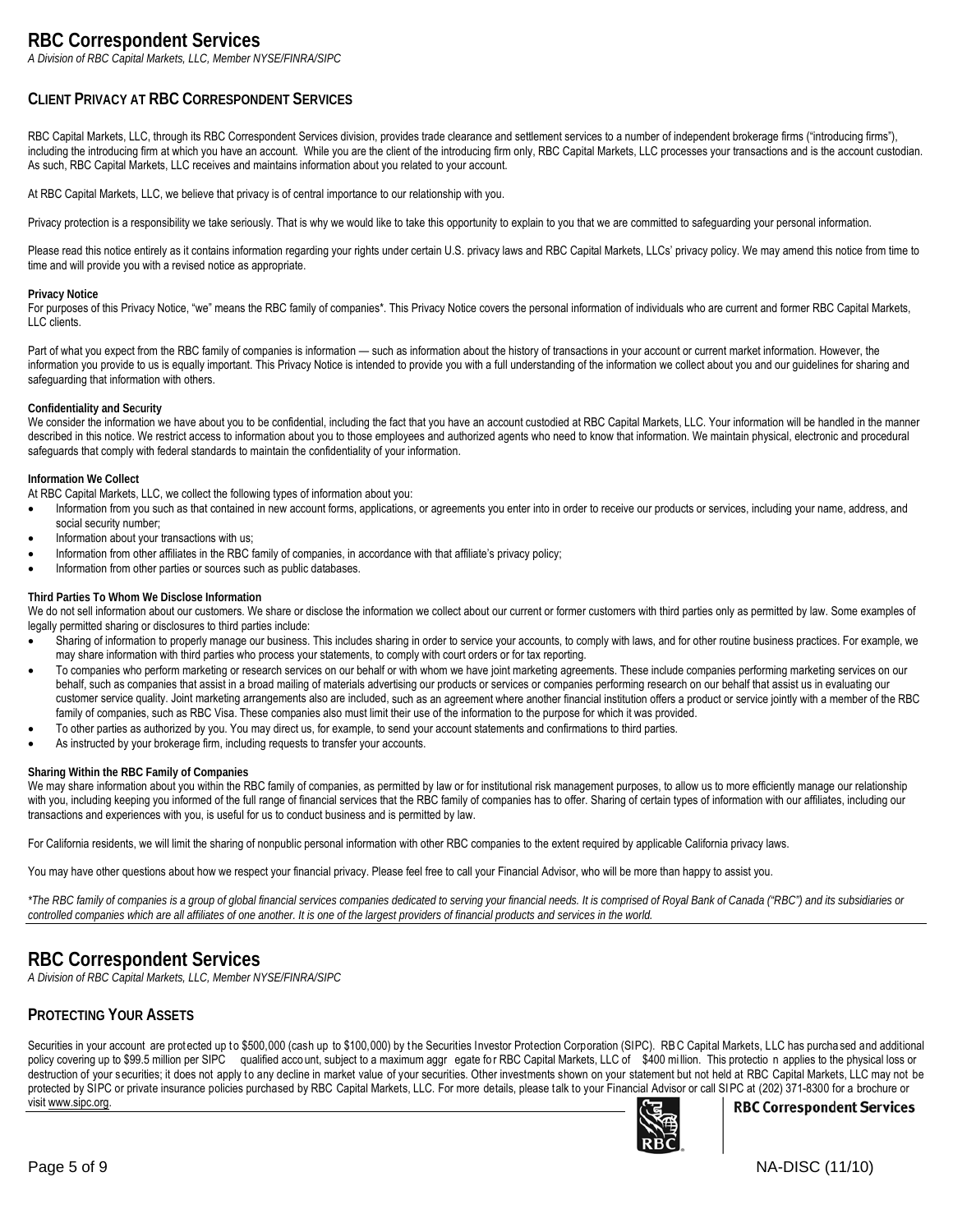*A Division of RBC Capital Markets, LLC, Member NYSE/FINRA/SIPC* 

## **PARTIAL REDEMPTION OF CALLABLE SECURITIES**

### **Securities with Call Features**

Securities may be called in whole or in part, and there is no way an investor can prevent a call. In the case of partial redemptions, not every unit will be red eemed by the issuer. The redemption process begins when an issuer not ifies the Depository Trust Company (DTC) t hat it will call for redemption all or a part of the outstanding shares/units. DTC serves as t he repository for a large number of securities issues and handles book-entry changes for securities registered in "street name" at brokerage firms. For partial redemptions, DTC allocates redemptions among broker-dealers for which it is holding units using an impartial lottery system. The broker-dealers receiving allocations then identify how those redemptions are to be allocated among their customers. It should also be noted that the issuer, not the investor, has the right to exercise a call or redemption.

#### **Partial Redemptions**

In a partial redemption, the issuer elects to exercise or call only a portion of the outstanding par value of the security outstanding. In such a case, the investor may have all or a port ion of their position redeemed, whereas others may not have any portion of the position redeemed.

#### **Description of Partial Redemptions Allocation Process**

The redemption pro cess begins when an issuer notifies DTC that it will exer cise a partial call of th e units outstanding for a s pecific issue. DTC provides depository services to approximately two million security issues located in the United States and other countries. The issuer provides the specific security and the amount to be redeemed. After receiving a redemption notice from the issuer, DTC allocates securities held in "street name" among broker-dealers for which it holds securities using an impartial, random lottery system. In a partial call, participants may not receive an allocation from DTC because of the random lottery process.

Upon notification of a partial call by the issuer, a t hird-party vendor of RBC Capit al Markets, LLC conducts a lot tery to allocate the securities in a f air and impartial manner am ong its cust omers holding the specific security.

#### **Partial Redemption Lottery System**

NYSE Rule 402.30 requires, among others, that when a partial call is offered on terms favorable to owners of the security, the member firm must take measures to prohibit the allocation of the call to its "proprietary accounts or those of an affiliate or employee, before all of its customers' shares have been redeemed. Likewise, if a redemption or call is made on unfavorable terms, a firm may not exclude its position from those that may be called or put itself "last in line."

RBC Correspondent Services, a division of RBC Capital Markets, LLC, ("RBC CS") has engaged a third-party vendor to administer its lottery system for partial calls. The lottery system is designed to allocate redeemed s ecurities in a f air and impartial manner, and is con sistent with regulatory guidance, including among others FINRA's Reg ulatory Notice 08- 21, FINRA Rule 2110, NYSE Rule 402.30 and MSRB Rule G-17. Specifically and as described in the rule, the firm uses a type of lottery system to ensure that the probability of any unit held by a customer allocated in the partial call is proportional to the holdings of all customers for the specific security. It should be noted that the lottery system used by the firm's third party vendor does not allocate the securities to customers on a pro-rata basis.

The lottery performed by the firm's third-party vendor begins with the identification of the number of units in each customers account for the specific security called. Each unit is entered in the lottery process. Units per customer are determined by dividing the total par value of the customer's position by the unit of trade for the redemption. As an example, a customer with a \$40,000 position in the lottery when the unit of trade for the partial call is \$20,000 would have two units entered into the lottery. Similarly, a customer who owns \$200,000 would have 10 units in the lottery. Although each unit has the same probability in the lottery, the chance of a customer receiving a partial redemption is based on the number of units each customer has entered in the lottery. A written description of the lottery system used by RBC CS may be obtained from your Financial Advisor.

#### **Client Rights**

If a security is eligible for registration in your name, you reserve the right to withdraw uncalled, fully-paid for securities or excess margin securities (provided the account is not subject to a Regulation T restriction or such withdrawals will not cause a Rule 431 under margined condition) from your account at any time prior to the issuer making notification of redemption.

## **RBC Correspondent Services**

*A Division of RBC Capital Markets, LLC, Member NYSE/FINRA/SIPC* 

### **IMPORTANT NOTICE REGARDING SECURITIES LENDING**

RBC Capital Markets, LLC lends securities it has in its possession to enable short sale activity and may receive compensation in connection with the lending of such securities. Securities in your brokerage account that are not fully paid for and held in a margin account may be loaned by RBC CM to be used for such short sales. If the securities in your brokerage account are fully paid for, RBC CM may not use the securities for lending purposes without your consent which you may withhold.

## **INVESTMENT OBJECTIVES DEFINED**

- *Preservation of Principal/Income* Focus is on preservation of principal and income. Very Conservative.
- *Balanced/Conservative Growth* Focus is on generating current income and/or long-term growth. Conservative.
- *Growth* Focus is on generating long-term growth of capital. Moderate.
- *Aggressive Growth* Focus is on generating growth and/or income with a willingness to assume a high level of risk. Aggressive.
- *Speculation* Focus is on generating highest potential growth and/or income with a willingness to assume highest level of risk. Very Aggressive.

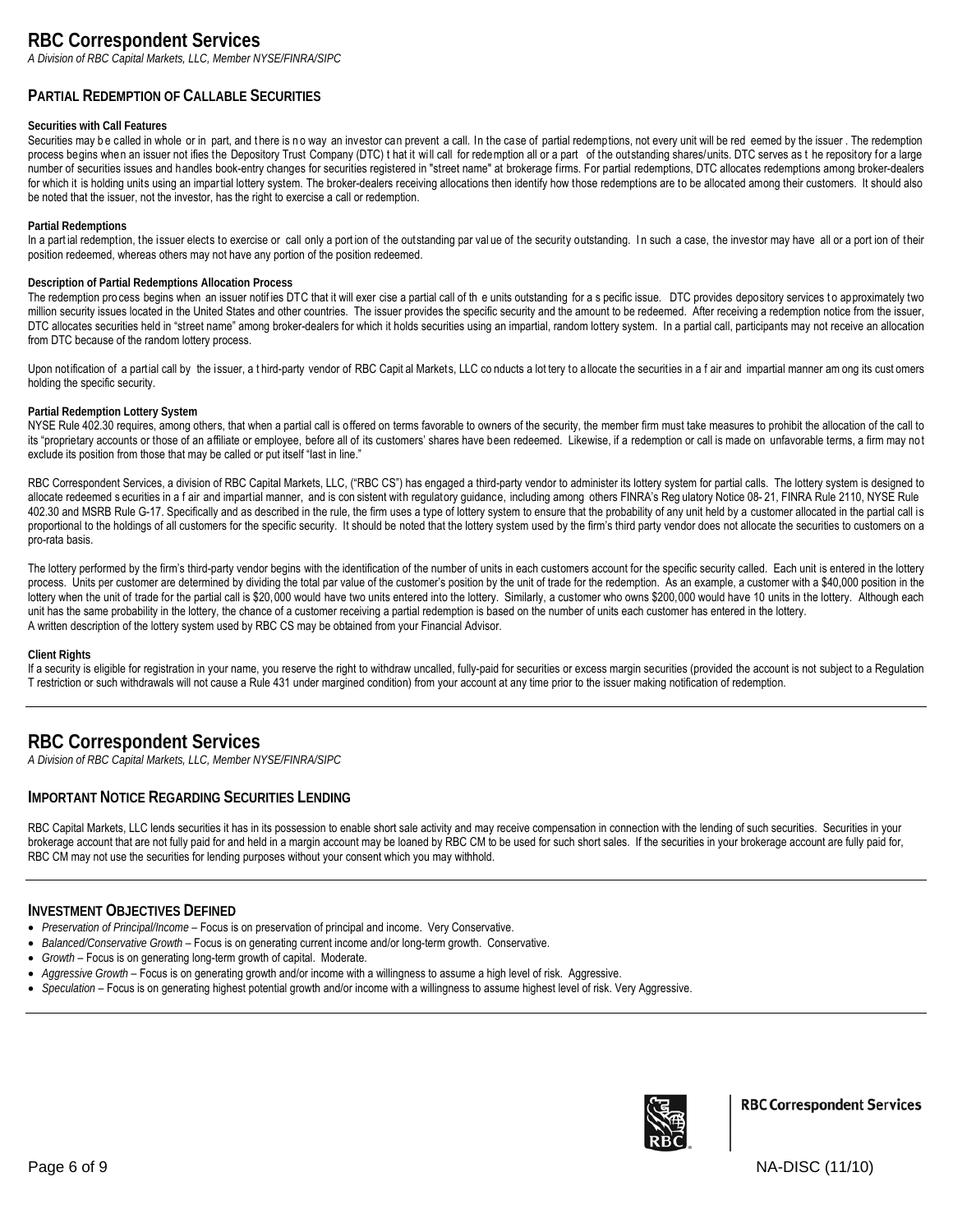*A Division of RBC Capital Markets, LLC, Member NYSE/FINRA/SIPC* 

## **IMPORTANT NOTICE REGARDING DELIVERY OF SHAREHOLDER DOCUMENTS**

For clients who do not take advantage of online access for suppressing shareholder document mailings, and that have an account that is shared by two or more clients at the same address that also have the same last name, or that we reasonably believe to be in the same family, we will mail a single prospectus, annual report or other shareholder document to the address.

If you would like to continue receiving separate shareholder documents, you must notify us within 60 days of the date of this mailing by calling 1-866-506-0939. Failure to notify us within 60 days implies your consent to this change. Your consent will remain until such time as you revoke it. You may revoke your consent at any time by calling 1-866-506-0939. We will begin sending separate shareholder documents to you within 30 days of the date when you revoke your consent.

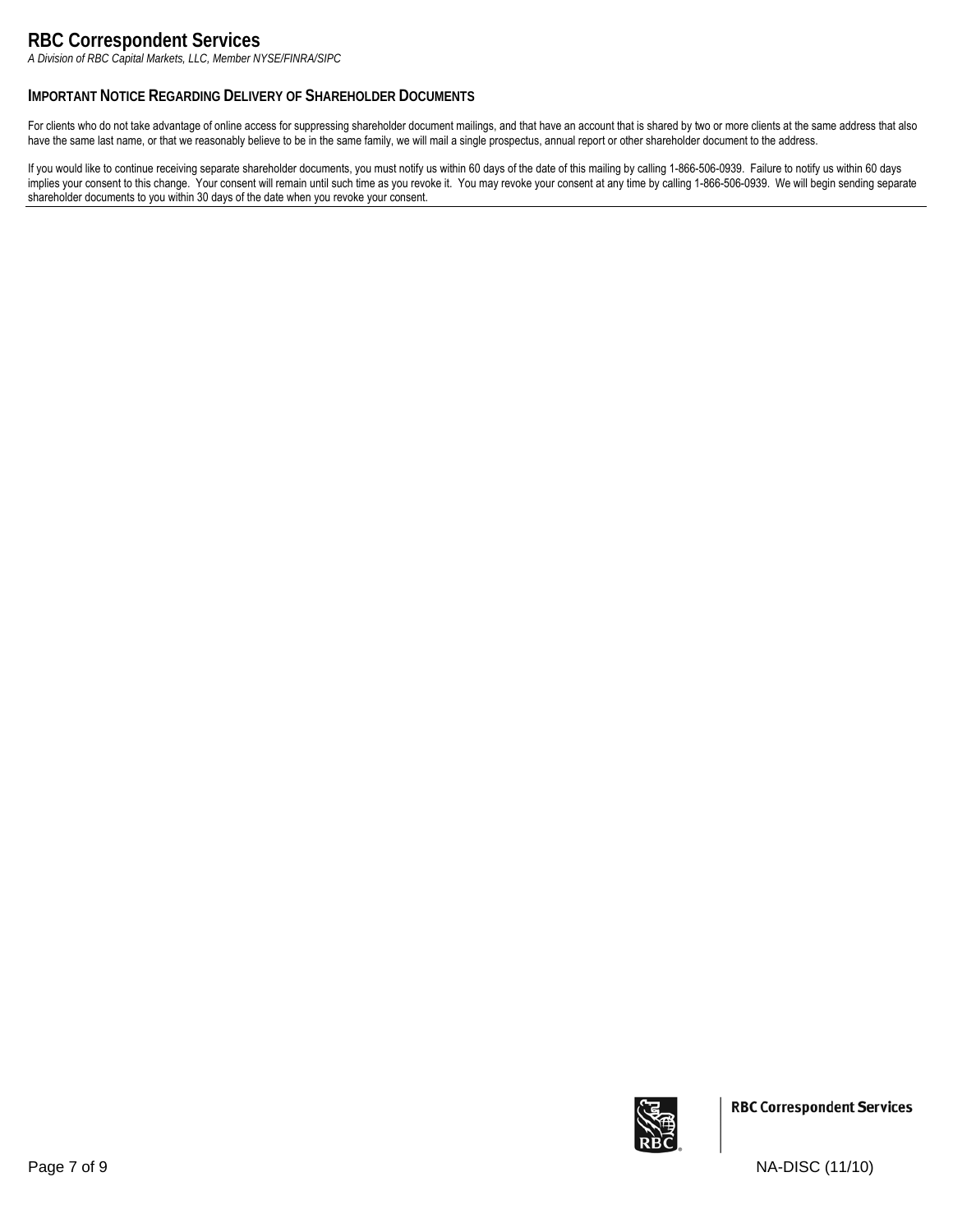## **IMPORTANT TAX INFORMATION FOR FORM W-9**

*Please read this notice carefully* 

You (as payee) are required by federal income tax law to provide us (as pa yer) your correct taxpayer identification number (social security number or employer identification number). If you do not provide us with your correct taxpayer identification number, you may be subject to a \$50 penalt y imposed by the Internal Revenue Service. In addition, interest, dividends, proceeds, and ot her payments that we make to you may be subject to backup withholding at a 28 percent rate. (Backup withholding is not an additional tax. Rather, it is a prepayment of your tax liability. If the withholding results in an overpayment of taxes, a refund may be obtained.)

If you are an exempt recipient (described in paragraph 31.3452(c) - 1(b) through (p) of the Income Tax Regulations), you should file Form W-9 to advise us of this status (see the Supplemental Information section for additional instructions).

NOTE: For IRA, KEOGH and 403(b) ac counts, distributions will be subject to ba ckup withholding only if you elect to have no fede ral income taxes withheld and have no social security number or other taxpayer identification number on record.

### **GENERAL INSTRUCTIONS FOR COMPLETION OF SUBSTITUTE FORM W-9**

*(Section references are to the Internal Revenue Code)* 

### **Purpose of Form**

A person who is req uired to file an inf ormation return with the IRS must obtain your correct taxpayer identification number (TI N) to report, for example, income paid t o you, real est ate transactions, mortgage interest you paid, ac quisition or abandonment of secured property, cancellation of debt, or cont ributions you made to an I RA. Use Form W-9 only if you are a U.S. person (including a resident alien), to provide your correct TIN to the person requesting it (the requester) and, when applicable, to:

- 1. Certify that the TIN you are givin g is correct (or you are wa iting for a number t o be issued),
- 2. Certify that you are not subject to backup withholding, or

3. Claim exemption from backup withholding if you are a U.S. exempt payee.

If applicable, you are also cert ifying t hat as a U. S. person, your allocable share of any partnership income from a U. S. trade or business is not subject to the withholding tax on foreign partners' share of effectively connected income.

**Note.** If a requester gives you a form other than Form W-9 to request your TIN, you must use the requester's form if it is substantially similar to this Form W-9.

**Definition of a U.S. Person.** For federal tax purposes, you are considered a U. S. person if you are:

- An individual who is a U.S. citizen or U.S. resident alien,
- A partnership, corporation, company, or association created or organized in t he United States or under the laws of the United States,
- An estate (other than a foreign estate), or
- A domestic trust (as defined in Regulations section 301.7701-7).

**What is Backup Withholding?** Persons makin g cert ain payment s t o yo u must under certain conditions withhold and pay to the IRS 28% of such payments. This is called "backup withholding." Payment s t hat may b e su bject to bac kup wit hholding include int erest, t axexempt int erest, dividends, broker an d bart er exchange t ransactions, rent s, royalt ies, nonemployee pay, and cert ain pay ments f rom fishing boat operat ors. Real est ate transactions are not subject to backup wit hholding. You will not be subject to backup withholding on p ayments you receive if you give the requester your correct TIN, make t he proper certifications, and report all your taxable interest and dividends on your tax return.

**Payments you receive will be subject to backup withholding if**:

- 1. You do not furnish your TIN to the requester,
- 2. You do not certify your TIN when required (see the Part II instructions for details),
- 3. The IRS tells the requester that you furnished an incorrect TIN,
- 4. The IRS tells you that you are subject to backup wit hholding becau se you did not report all your in terest and dividends o n your t ax ret urn (for report able int erest and dividends only), or
- 5. You do not certify to the requester that you are not subject to backup wit hholding under 4 above (for reportable interest and dividend accounts opened after 1983 only).

Certain payees and payment s are exe mpt from backup wit hholding. See t he inst ructions below and the separate Instructions for the Requester of Form W-9.

### **Penalties**

**Failure to Furnish TIN.** If you fail to furnish your correct TIN to a payer, you are subject to a penalty of \$50 for each such failure unless your failure is due to reasonable cause and not to willful neglect.

**Civil penalty for false information with respect to withholding.** If you make a false statement with n o reasonable basis t hat results in no backup w ithholding, you are subject to a \$500 penalty.

**Criminal penalty for falsifying information.** Willfully falsifying certifications o r affirmations may subject you to criminal penalties including fines and/or imprisonment.

**Misuse of TINs.** If the requester discloses or uses TINs in violation of federal law, the requester may be subject to civil and criminal penalties.

# **Specific Instructions**

**Name** 

If you are an individual, you must generally provide the name shown on your social security card. However, if you have c hanged your last name, for instance, due t o marriage, without informing t he Social Securit y Administ ration of t he name c hange, pleas e ent er your f irst name, the last name shown on your social security card, and your new last name.

**Sole Proprietor.** You must furnish your individual name and either your SSN or EI N. You may also enter your business name or "doing business as" name on the business name line. Enter your name(s) as shown on your social security card and/or as it was used to apply for your EIN on Form SS-4.

**Limited liability company (LLC).** For a single-member LLC (inc luding a foreign LLC with a domestic owner) that is disregarded as an ent ity separate from its owner under Regulat ions section 301.7701-3, enter the owner's n ame on the "Name" line. Enter the LLC's name on the "Business name" line.

For an LLC classified as a partnership or a corporation, enter the LLC's name on the "Name" line and any business, trade, or DBA name on the "Business name" line.

**Other entities.** Enter your business name as shown on required f ederal tax documents on the "Name" line. This name sh ould mat ch t he name s hown on t he chart er or ot her legal document creating t he ent ity. You m ay ent er any bu siness, t rade, or DBA na me on t he "Business name" line.

### **Part I - Taxpayer Identification Number (TIN)**

**Enter your TIN in the appropriate box.** If you are a resident alien and you do not have and are not eligible to get an SSN, your TIN is your IRS individual taxpayer identification number (ITIN). Enter it in the social security number box. If you do not have an ITIN, see *How to get a TIN* below.

If you are a sole propriet or and you ha ve an EI N, you may enter either your SSN or EI N. However, the IRS prefers that you use your SSN.

If you are a single- member LLC t hat is di sregarded as an entity separate from its owner enter the owner's SSN (or EI N, if the owner has one). Do not enter the disregarded entity's EIN. If the LLC is classified as a corporation or partnership, enter the entity's EIN.

**How to get a TIN.** If you do not have a TIN, apply for one immediately. To apply for an SSN, get Form SS-5, Ap plication f or a Soci al Securi ty Ca rd, fro m y our loc al Soc ial Se curity Administration office or get t his form online at *www.ssa.gov*. You may also get this form by calling 1-800-772-1213. Use Form W-7, Application for IRS Individual Taxpayer Identification Number, to apply for an ITIN, or Form SS-4, Application for Employer Identification Number, to apply f or an EI N. You can a pply f or an EI N online b y accessing the IRS website at *www.irs.gov/businesses* and clicking on Employer Identification Number (EIN) under Starting a Business. You can get Forms W-7 an d SS-4 from the IRS by visit ing *www.irs.gov* or by calling 1-800-TAX-FORM (1-800-829-3676).

If you are as ked to complete Form W-9 but do n ot have a TIN, write "Applied For" in t he space for the TIN, sign and date the form, and give it to the requester. For int erest and dividend payments, and certain payments made with respect to readily tradable instruments, generally you will h ave 60 days to get a TIN and give it to the requester before you are subject to backup withholding on payments. The 60-day rule does not apply to other types of payments. You will be subject to backup withholding on all such payments until you provide your TIN to the requestor.

Note. Entering "Applied For" means that you hav e already applied for a TI N or that you intend to apply for one soon.

**Caution:** *A disregarded domestic entity that has a foreign owner must use the appropriate Form W-8.*

### **Part II - Payees Exempt From Backup Withholding**

Individuals (including sole proprietors) are not exempt from backup withholding. Corporations are exempt from backup withholding for certain payments. For a complete list of exempt payees, see below.